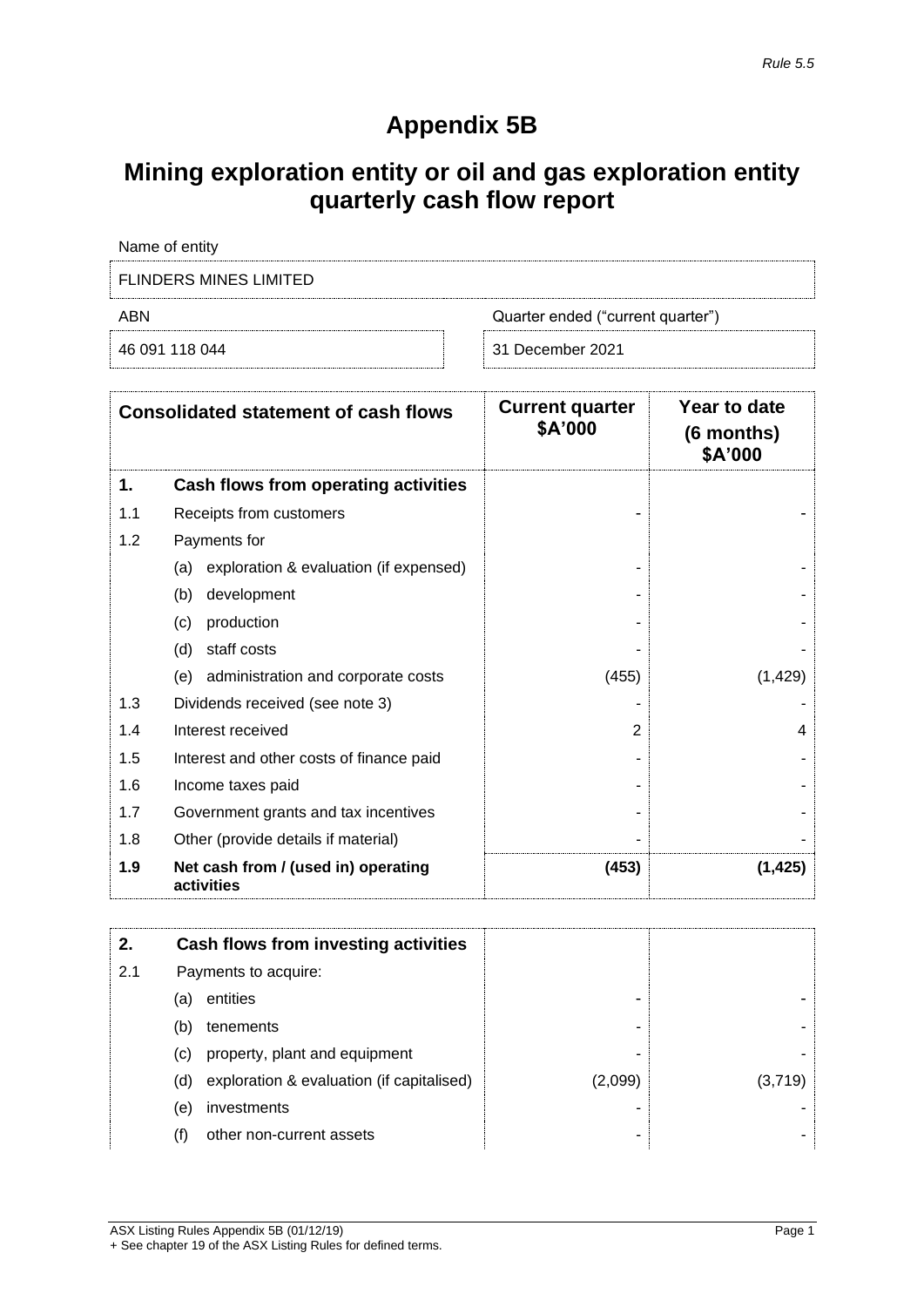|     | <b>Consolidated statement of cash flows</b>       | <b>Current quarter</b><br>\$A'000 | Year to date<br>$(6$ months)<br>\$A'000 |
|-----|---------------------------------------------------|-----------------------------------|-----------------------------------------|
| 2.2 | Proceeds from the disposal of:                    |                                   |                                         |
|     | entities<br>(a)                                   |                                   |                                         |
|     | (b)<br>tenements                                  |                                   |                                         |
|     | property, plant and equipment<br>(c)              |                                   |                                         |
|     | (d)<br>investments                                |                                   |                                         |
|     | other non-current assets<br>(e)                   |                                   |                                         |
| 2.3 | Cash flows from loans to other entities           |                                   |                                         |
| 2.4 | Dividends received (see note 3)                   |                                   |                                         |
| 2.5 | Other (provide details if material)               |                                   |                                         |
| 2.6 | Net cash from / (used in) investing<br>activities | (2,099)                           | (3,719)                                 |

| 3.   | Cash flows from financing activities                                                       |       |       |
|------|--------------------------------------------------------------------------------------------|-------|-------|
| 3.1  | Proceeds from issues of equity securities<br>(excluding convertible debt securities)       |       |       |
| 3.2  | Proceeds from issue of convertible debt<br>securities                                      |       |       |
| 3.3  | Proceeds from exercise of options                                                          |       |       |
| 3.4  | Transaction costs related to issues of equity<br>securities or convertible debt securities |       |       |
| 3.5  | Proceeds from borrowings                                                                   |       |       |
| 3.6  | Repayment of borrowings                                                                    |       |       |
| 3.7  | Transaction costs related to loans and<br>borrowings                                       |       |       |
| 3.8  | Dividends paid                                                                             |       |       |
| 3.9  | Other (provide details if material)                                                        |       |       |
|      | Proceeds from issues of PIOP Mine Co NL<br><b>Class B Shares</b>                           | 6,486 | 7,386 |
| 3.10 | Net cash from / (used in) financing<br>activities                                          | 6,486 | 7,386 |

|     | Net increase / (decrease) in cash and<br>cash equivalents for the period |         |         |
|-----|--------------------------------------------------------------------------|---------|---------|
| 4.1 | Cash and cash equivalents at beginning of<br>period                      | 1.993   | 3,685   |
| 4.2 | Net cash from / (used in) operating<br>activities (item 1.9 above)       | (453)   | (1,425) |
| 4.3 | Net cash from / (used in) investing activities<br>(item 2.6 above)       | (2.099) | (3,719) |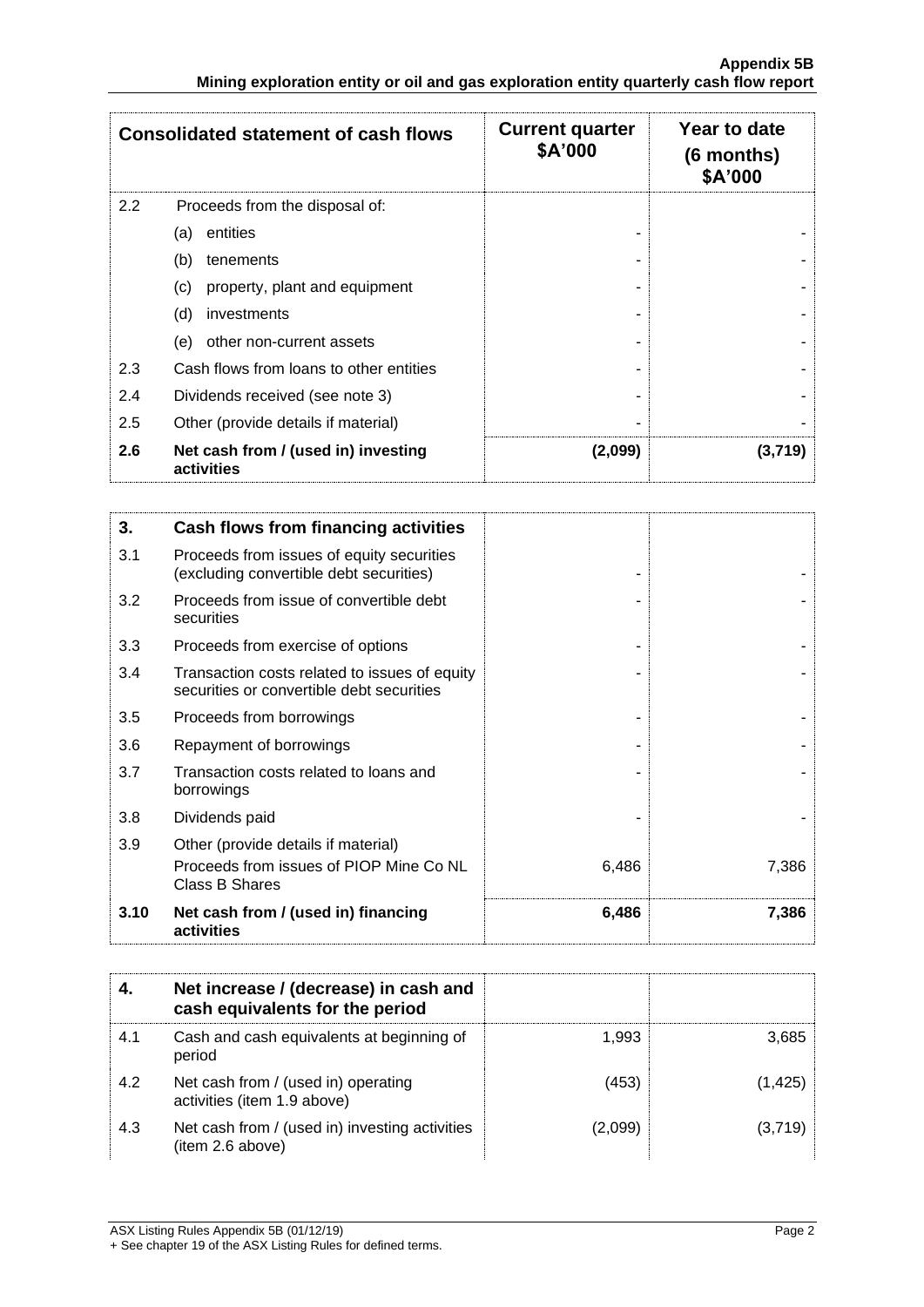|     | <b>Consolidated statement of cash flows</b>                        | <b>Current quarter</b><br>\$A'000 | Year to date<br>(6 months)<br>\$A'000 |
|-----|--------------------------------------------------------------------|-----------------------------------|---------------------------------------|
| 4.4 | Net cash from / (used in) financing activities<br>item 3.10 above) | 6.486                             | 7.386                                 |
| 4.5 | Effect of movement in exchange rates on<br>cash held               |                                   |                                       |
| 4.6 | Cash and cash equivalents at end of<br>period <sup>1</sup>         | 5.927                             | 5.927                                 |

1. Includes \$0.071 million of restricted cash available to fund the feasibility study of the Pilbara Iron Ore Project.

| 5.  | Reconciliation of cash and cash<br>equivalents<br>at the end of the quarter (as shown in the<br>consolidated statement of cash flows) to the<br>related items in the accounts | <b>Current quarter</b><br>\$A'000 | <b>Previous quarter</b><br>\$A'000 |
|-----|-------------------------------------------------------------------------------------------------------------------------------------------------------------------------------|-----------------------------------|------------------------------------|
| 5.1 | <b>Bank balances</b>                                                                                                                                                          | 5,856                             | 1,879                              |
| 5.2 | Call deposits                                                                                                                                                                 |                                   |                                    |
| 5.3 | <b>Bank overdrafts</b>                                                                                                                                                        |                                   |                                    |
| 5.4 | Other (provide details)                                                                                                                                                       |                                   |                                    |
|     | Restricted JV Cash <sup>1</sup>                                                                                                                                               | 0.071                             | 0.114                              |
| 5.5 | Cash and cash equivalents at end of<br>quarter (should equal item 4.6 above)                                                                                                  | 5,927                             | 1,993                              |

<sup>1.</sup> Restricted cash is only available to fund the feasibility study of the Pilbara Iron Ore Project.

| 6.  | Payments to related parties of the entity and their<br>associates                          | <b>Current quarter</b><br><b>\$A'000</b> |
|-----|--------------------------------------------------------------------------------------------|------------------------------------------|
| 6.1 | Aggregate amount of payments to related parties and their<br>associates included in item 1 | 152                                      |
| 6.2 | Aggregate amount of payments to related parties and their<br>associates included in item 2 |                                          |

Note: if any amounts are shown in items 6.1 or 6.2, your quarterly activity report must include a description of, and an explanation for, such payments

Non-executive Director fees paid to TIO (NZ) Limited for the quarter, the major shareholder of the Flinders Mines Limited, of \$35k for Director services provided by Messrs Wolley and Davies.

Non-executive fees paid to Ms Jiang, a nominee of the Company's second largest shareholder, OCJ Investment (Australia) Pty Ltd, of \$17k for the quarter

Non-executive Director fees paid to the Company's independent Directors, Messrs Warburton, Gurry and Ms Edwardes, of \$100k for the quarter.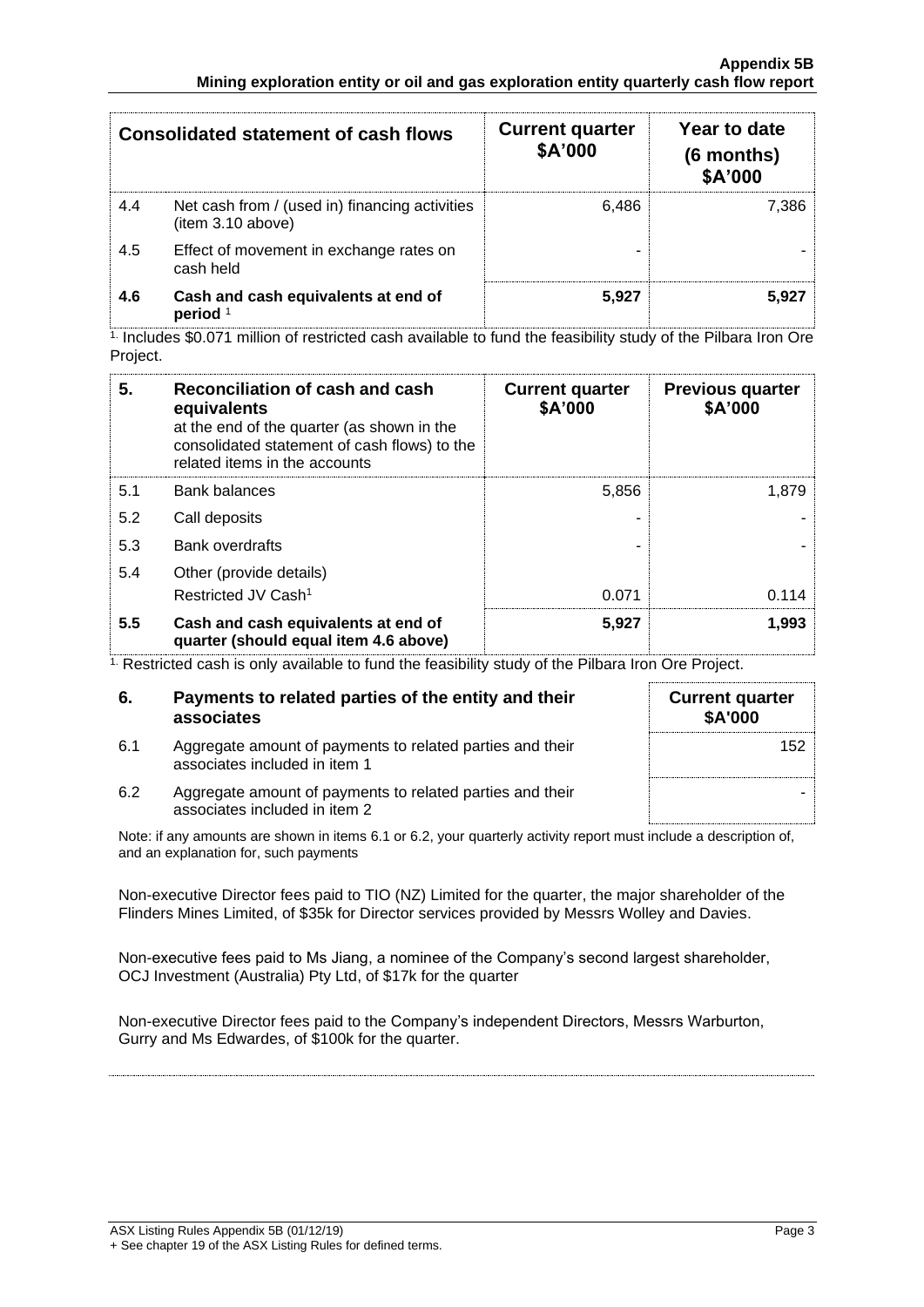- **7. Financing facilities** *Note: the term "facility' includes all forms of financing arrangements available to the entity. Add notes as necessary for an understanding of the sources of finance available to the entity.*  $7.1$  Loan facilities<sup>1</sup> 7.2 Credit standby arrangements
- 7.3 Other (please specify) Funding Agreement BBIG<sup>2</sup>
- 7.4 **Total financing facilities** 3,000 3,000

| <b>Total facility</b><br>amount at quarter<br>end<br>\$A'000 | Amount drawn at<br>quarter end<br>\$A'000 |
|--------------------------------------------------------------|-------------------------------------------|
| 3.000                                                        | 3.000                                     |
|                                                              |                                           |
|                                                              |                                           |
|                                                              |                                           |

### 7.5 **Unused financing facilities available at quarter end** - 7.6 Include in the box below a description of each facility above, including the lender, interest rate, maturity date and whether it is secured or unsecured. If any additional financing facilities have been entered into or are proposed to be entered into after quarter end, include a note providing details of those facilities as well. 1. Unsecured A\$3.0m loan facility provided by PIO Mines Pty Limited, a related entity of the major shareholder, TIO (NZ) Limited, at an interest rate of BBSW +2% pa. A\$3m was drawn on 22 March 2019 and is due on 30 June 2022. <sup>2</sup>. Funding Agreement with BBI Group Pty Ltd (BBIG), a related entity of the major shareholder, TIO (NZ) Limited, for third party costs incurred by the Company in progressing discussions with BBIG in relation to the potential ownership restructuring opportunity of the infrastructure associated with the Pilbara Iron Ore Project. The funding is only repayable if a transaction is executed with BBIG on the later of the completion date or 31 December 2021. As no transaction was executed by 31 December 2021, the funding provided under the Funding Agreement is no longer repayable.

| 8.  | Estimated cash available for future operating activities                                                                                                                                                   | \$A'000 |
|-----|------------------------------------------------------------------------------------------------------------------------------------------------------------------------------------------------------------|---------|
| 8.1 | Net cash from / (used in) operating activities (Item 1.9)                                                                                                                                                  | (453)   |
| 8.2 | Capitalised exploration & evaluation (Item 2.1(d))                                                                                                                                                         | (2,099) |
| 8.3 | Total relevant outgoings (Item $8.1$ + Item $8.2$ )                                                                                                                                                        | (2,552) |
| 8.4 | Cash and cash equivalents at quarter end (Item $4.6$ ) <sup>1</sup><br><sup>1.</sup> Includes \$1.311m of restricted cash only available to fund the<br>feasibility study of the Pilbara Iron Ore Project. | 5,927   |
| 8.5 | Unused finance facilities available at quarter end (Item 7.5)                                                                                                                                              |         |
| 8.6 | Total available funding (Item $8.4$ + Item $8.5$ )                                                                                                                                                         | 5,927   |
| 8.7 | Estimated quarters of funding available (Item 8.6 divided by<br>Item $8.3$ )                                                                                                                               | 2.3     |
| 8.8 | If Item 8.7 is less than 2 quarters, please provide answers to the following questions:                                                                                                                    |         |
|     | 1.<br>Does the entity expect that it will continue to have the current level of net operating<br>cash flows for the time being and, if not, why not?                                                       |         |
|     | Answer:                                                                                                                                                                                                    |         |
|     |                                                                                                                                                                                                            |         |

2. Has the entity taken any steps, or does it propose to take any steps, to raise further cash to fund its operations and, if so, what are those steps and how likely does it believe that they will be successful?